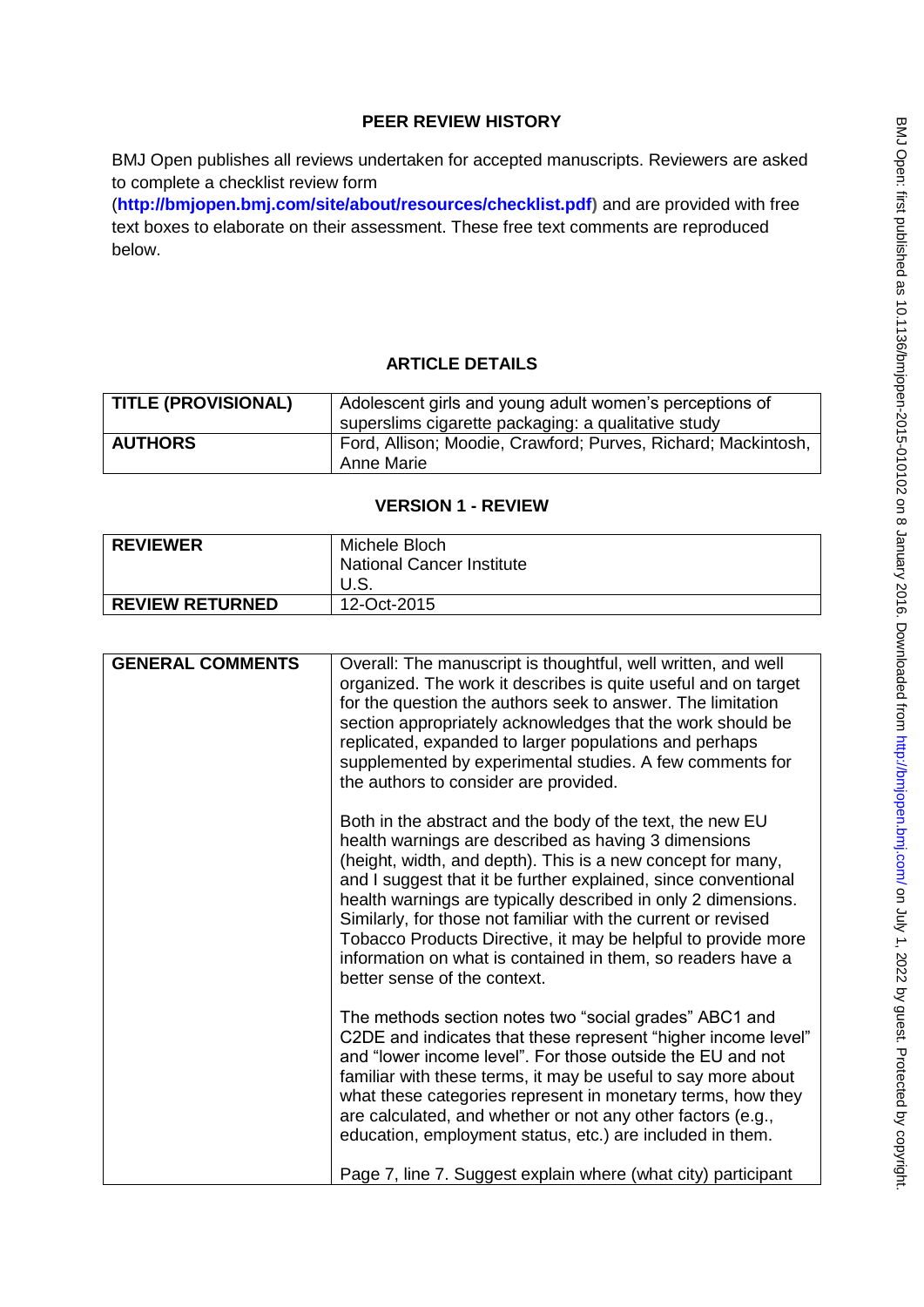| recruitment occurred. The abstract states that focus groups<br>were conducted in Greater Glasgow Scotland, but that doesn't<br>tell the reader where participants were recruited from. For<br>clarity – suggest add this to methods.                                                                                                                        |
|-------------------------------------------------------------------------------------------------------------------------------------------------------------------------------------------------------------------------------------------------------------------------------------------------------------------------------------------------------------|
| Page 10, line 20/21. The term "Barbie fags" is used. I don't<br>think this term is universally understood. Suggest provide an<br>explanation of the term, if authors feel it's important to include.                                                                                                                                                        |
| Page 16, line 52. Authors use the term "young females". This<br>is not an inaccurate term, but it may be helpful to use the<br>terms adolescent girls (especially) and young adult women.<br>This would be to emphasize one of the important strengths of<br>your study – its implications for preventing tobacco initiation<br>among adolescent girls.     |
| Page 17, line 8. Suggest tell reader what aspect(s) of "pack<br>shape" may appeal to children.                                                                                                                                                                                                                                                              |
| Page 18, line 32. Suggest finish the sentence, "In terms of<br>limitationsare not generalizable TO WHAT/WHOM?                                                                                                                                                                                                                                               |
| Page 18, lines 41-45. I would add that understanding appeal<br>of packages to even younger children (5-12 year olds) might<br>also yield important insights. Children of this age who live with<br>smokers are exposed to tobacco packages as well, and<br>undoubtedly forming opinions about tobacco use, based in<br>part on package colors, shapes, etc. |
| Page 19, lines 8-11. The author's comment about importance<br>of addressing appeal of superslim packages outside of Europe<br>and North America is a very good one, and deserves further<br>emphasis if space permits.                                                                                                                                      |

| <b>REVIEWER</b>        | J McCool               |
|------------------------|------------------------|
|                        | University of Auckland |
| <b>REVIEW RETURNED</b> | 20-Oct-2015            |

| <b>GENERAL COMMENTS</b> | This paper adds to literature on young people's perceptions of<br>cigarette branding, product imagery and styling. I have little<br>concern over the paper presentation, data analysis or                                                                                                                                                                                                                                                                                                                 |
|-------------------------|-----------------------------------------------------------------------------------------------------------------------------------------------------------------------------------------------------------------------------------------------------------------------------------------------------------------------------------------------------------------------------------------------------------------------------------------------------------------------------------------------------------|
|                         | interpretation and potential contribution to the literature and<br>the EU Tobacco Products Directive.                                                                                                                                                                                                                                                                                                                                                                                                     |
|                         | The findings are consistent with international literature on<br>adolescent and young adult's perceptions of tobacco imagery<br>and products design. Tobacco products are designed to<br>achieve a specific response from a target consumer group -<br>and indeed, the participants in this study have read these<br>products as prescribed. Focus group interviews have been<br>employed here as the sole methods to determine perceptions<br>of the product and confirm whether they are being perceived |
|                         | as intended - and indeed they are. It is important that tobacco<br>control research and policy makers are kept abreast of                                                                                                                                                                                                                                                                                                                                                                                 |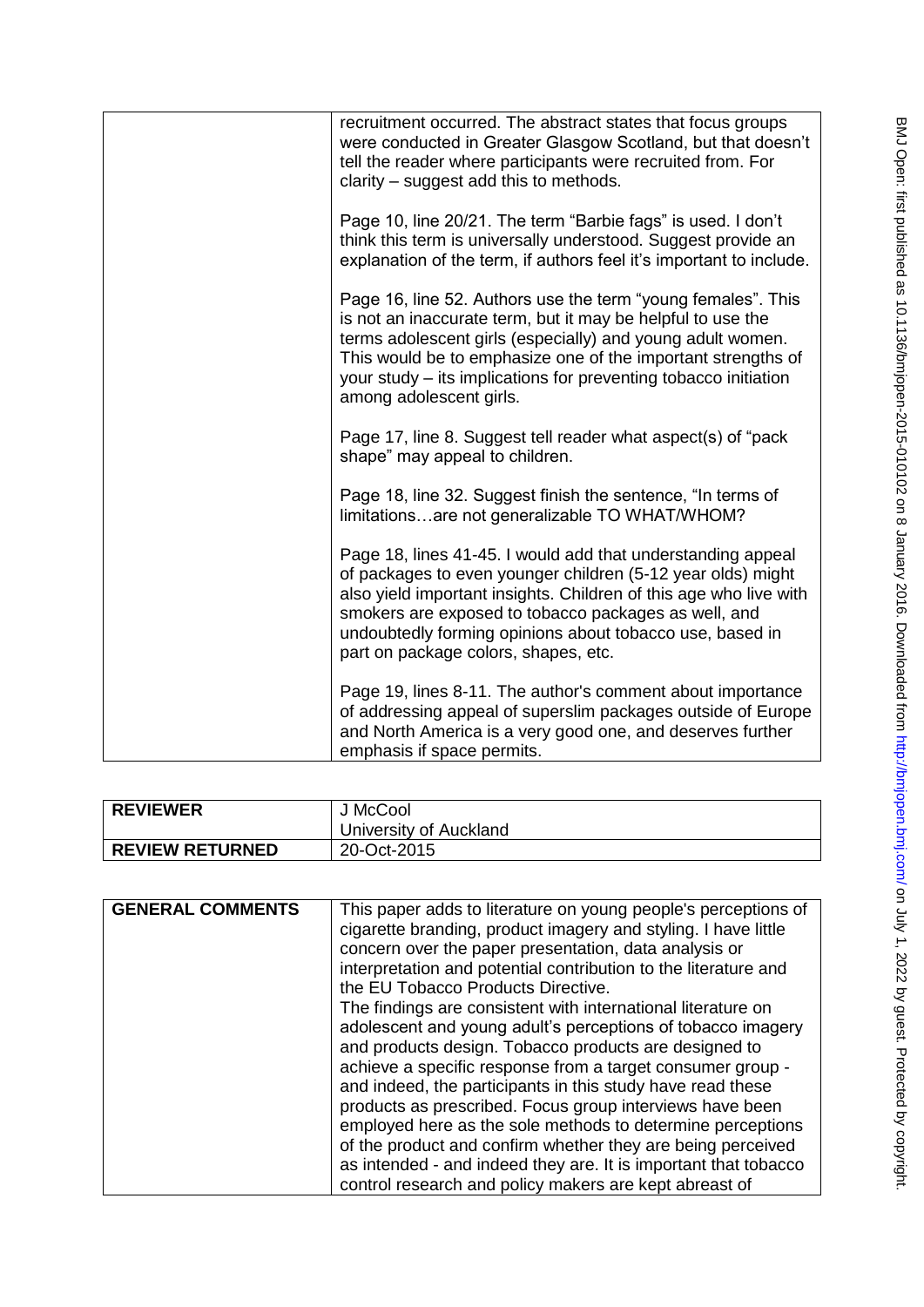| product developments, especially as non-consumers they are      |
|-----------------------------------------------------------------|
| often not well placed to access the product and consumer        |
| perspectives.                                                   |
|                                                                 |
| The methods are minimally described, which may be due to        |
| the fact that the sample was recruited by a market research     |
| company. It was notable that incentives were offered to         |
| participants at the outset - do the authors think that this has |
|                                                                 |
| influenced the sample that was generated or data collected? A   |
| clearer description of what role the market research company    |
| and the research contributed to the data collection process     |
| would be helpful.                                               |
|                                                                 |
| Page 4, lines 40-42: This statement is not clear. Who else are  |
| they appealing to with the fashion statement cigarette?         |
| Also, have the authors noted the release of the Dior lipstick   |
| called Addict?                                                  |
|                                                                 |
| Was this work guided by any theoretical models or               |
| frameworks to guide the development of the research             |
| question/s or analysis? To what extent were this age group      |
| already aware of tobacco industry behaviour, marketing          |
|                                                                 |
| strategies and persuasive communications?                       |

## **VERSION 1 – AUTHOR RESPONSE**

Reviewer: 1

Overall: The manuscript is thoughtful, well written, and well organized. The work it describes is quite useful and on target for the question the authors seek to answer. The limitation section appropriately acknowledges that the work should be replicated, expanded to larger populations and perhaps supplemented by experimental studies. A few comments for the authors to consider are provided.

Both in the abstract and the body of the text, the new EU health warnings are described as having 3 dimensions (height, width, and depth). This is a new concept for many, and I suggest that it be further explained, since conventional health warnings are typically described in only 2 dimensions. Similarly, for those not familiar with the current or revised Tobacco Products Directive, it may be helpful to provide more information on what is contained in them, so readers have a better sense of the context.

Response: We thank the reviewer for drawing attention to this, as it is unnecessarily confusing. The Tobacco Products Directive (TPD) stipulates that the new health warnings to appear on packs from next year will have to be a minimum height and width. The minimum width (52mm) specified effectively prohibits the type of superslims packs explored in this study. The TPD also requires additional text messages to be displayed on the side of packs, which is what we were referring to when we mentioned 'depth'. However, as this is not novel (given that side of pack messages are used in many markets) or important (as it is irrelevant with respect to the ban on superslims packs), and has created confusion, then we have removed mention of 'depth' from the Abstract and Introduction and refer only to height and width, e.g. "Unlike in Australia, the TPD sets minimum warning (rather than pack) dimensions; warnings must be a minimum height (44mm) and width (52mm)."

We have chosen not to include additional information about the scope of the current and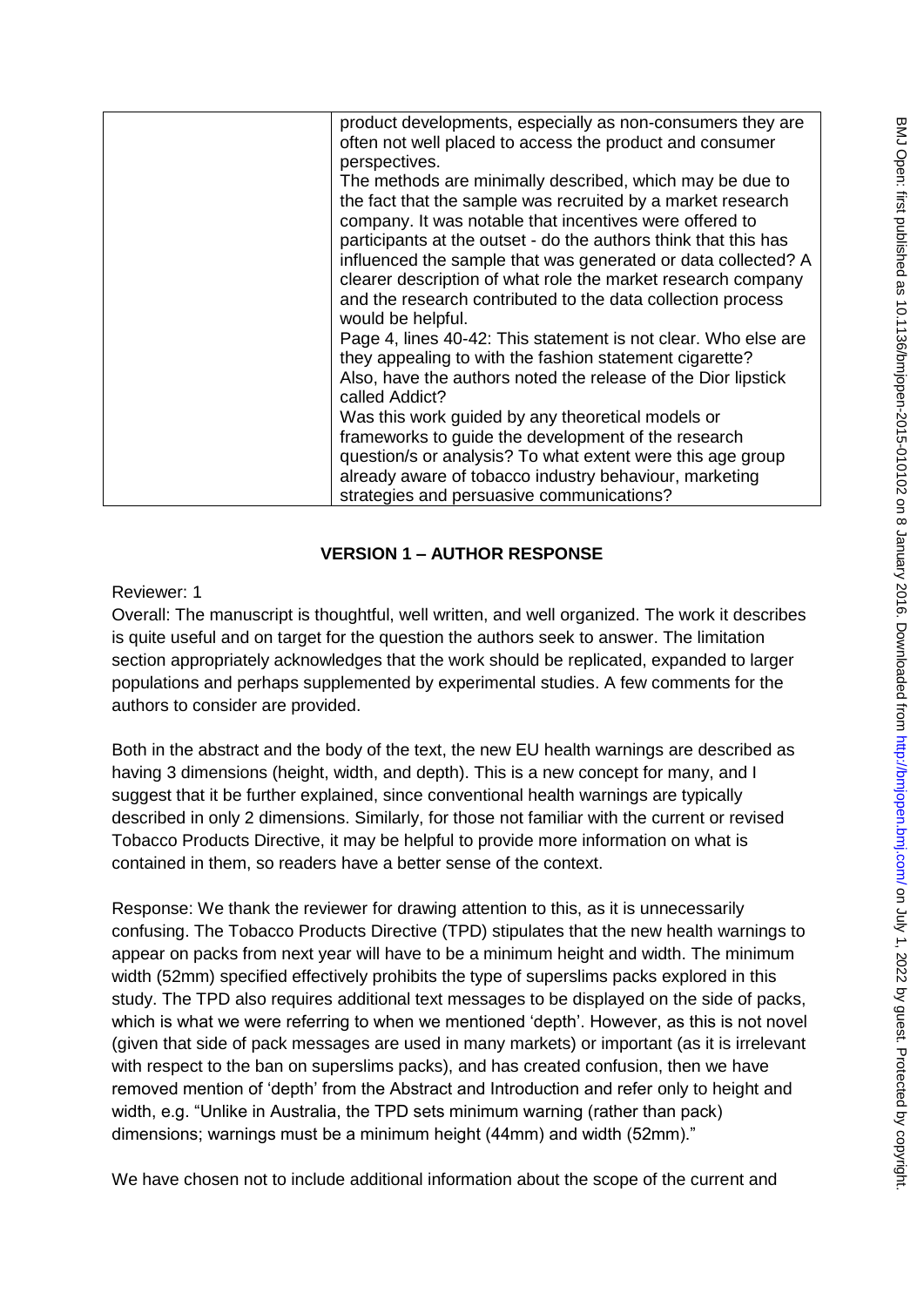revised directives, both of which are wide-reaching, as we think that it is better to focus only on legislation relevant to superslims, and not cause further confusion. Incidentally, there is nothing in the previous directive that is relevant to superslims packaging or would help with context.

The methods section notes two "social grades" ABC1 and C2DE and indicates that these represent "higher income level" and "lower income level". For those outside the EU and not familiar with these terms, it may be useful to say more about what these categories represent in monetary terms, how they are calculated, and whether or not any other factors (e.g., education, employment status, etc.) are included in them.

Response: We have now included additional detail on the demographic classification system used. The additional text states: "ABC1 and C2DE groupings are based on the widely used UK demographic classifications system derived from the National Readership Survey. Social grade was determined by the chief income earner in the household. ABC1 social grade reflects managerial, administrative and professional occupations. C2DE reflects skilled and unskilled manual workers, and casual or lowest grade workers."

Page 7, line 7. Suggest explain where (what city) participant recruitment occurred. The abstract states that focus groups were conducted in Greater Glasgow Scotland, but that doesn't tell the reader where participants were recruited from. For clarity – suggest add this to methods.

Response: We have now included that participants were also recruited from Greater Glasgow in Scotland. The sentence on page 7 now states "Participants were recruited from Greater Glasgow in Scotland by independent professional market research recruiters."

Page 10, line 20/21. The term "Barbie fags" is used. I don't think this term is universally understood. Suggest provide an explanation of the term, if authors feel it's important to include.

Response: We have included a further explanation of this term, which was used by participants to associate the compact cigarette packs with toys intended for young girls. The sentence on page 10 has been extended to read: "Unlike king-size and more standard shaped superslims packs they were described as "cute" and referred to as "Barbie fags" due to their small pack size and the perception of a toy-like appearance."

Page 16, line 52. Authors use the term "young females". This is not an inaccurate term, but it may be helpful to use the terms adolescent girls (especially) and young adult women. This would be to emphasize one of the important strengths of your study – its implications for preventing tobacco initiation among adolescent girls.

Response: Thank you for this useful suggestion. Where appropriate throughout the paper we have amended the term "young females" to better reflect the sample. We now refer to "adolescent girls and young adult women" in the title, the final paragraph of the introduction and the discussion.

Page 17, line 8. Suggest tell reader what aspect(s) of "pack shape" may appeal to children.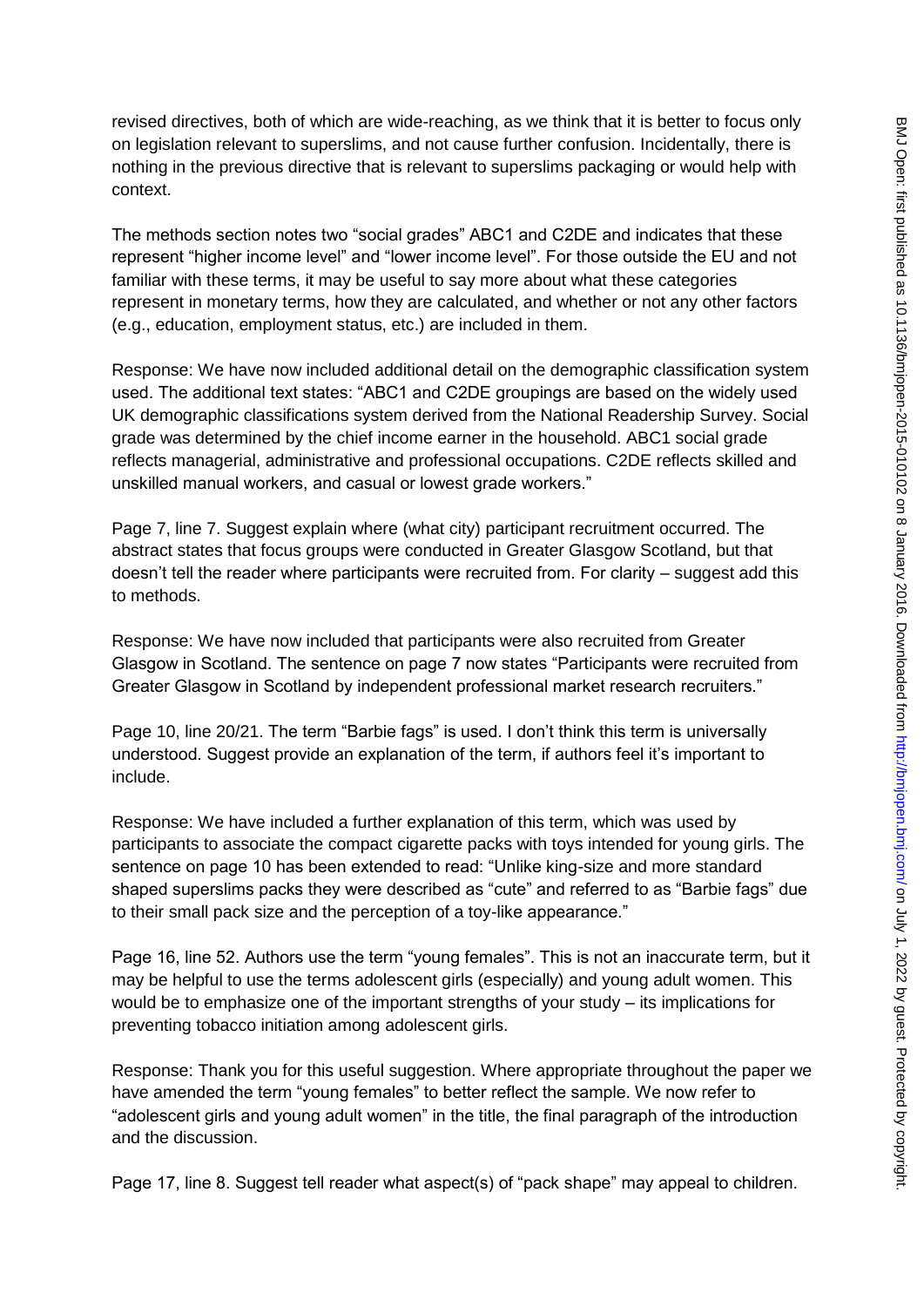Response: As suggested, we have now included more information on which pack shapes may appeal to children according to the marketing literature. The sentence on page 17 now reads: "It is also consistent with the marketing literature, which suggests that pack shapes which are fun, convenient or easier to handle may appeal to children."

Page 18, line 32. Suggest finish the sentence, "In terms of limitations…are not generalizable TO WHAT/WHOM?

Response: The sentence has now been expanded to say "the findings are not generalisable to wider young female populations."

Page 18, lines 41-45. I would add that understanding appeal of packages to even younger children (5-12 year olds) might also yield important insights. Children of this age who live with smokers are exposed to tobacco packages as well, and undoubtedly forming opinions about tobacco use, based in part on package colors, shapes, etc.

Response: We have now included this suggestion as a further area for investigation. The paragraph on page 18 now also states "Understanding the appeal of packaging to even younger children, for example, five to eleven year olds, may also yield important insights. Children of this age residing with smokers are likely exposed to tobacco packaging. Exploring their perceptions of pack branding, colours and shapes may provide new understanding of how these things relate to children's perceptions of tobacco use."

Page 19, lines 8-11. The author's comment about importance of addressing appeal of superslim packages outside of Europe and North America is a very good one, and deserves further emphasis if space permits.

Response: We have now included an additional sentence at the end of this final paragraph. "Cigarette packaging is considered to have universal appeal32 and further studies would highlight the public health ramifications of tobacco packaging in other countries."

#### Reviewer: 2

This paper adds to literature on young people's perceptions of cigarette branding, product imagery and styling. I have little concern over the paper presentation, data analysis or interpretation and potential contribution to the literature and the EU Tobacco Products Directive. The findings are consistent with international literature on adolescent and young adult's perceptions of tobacco imagery and products design. Tobacco products are designed to achieve a specific response from a target consumer group - and indeed, the participants in this study have read these products as prescribed. Focus group interviews have been employed here as the sole methods to determine perceptions of the product and confirm whether they are being perceived as intended - and indeed they are. It is important that tobacco control research and policy makers are kept abreast of product developments, especially as non-consumers they are often not well placed to access the product and consumer perspectives.

The methods are minimally described, which may be due to the fact that the sample was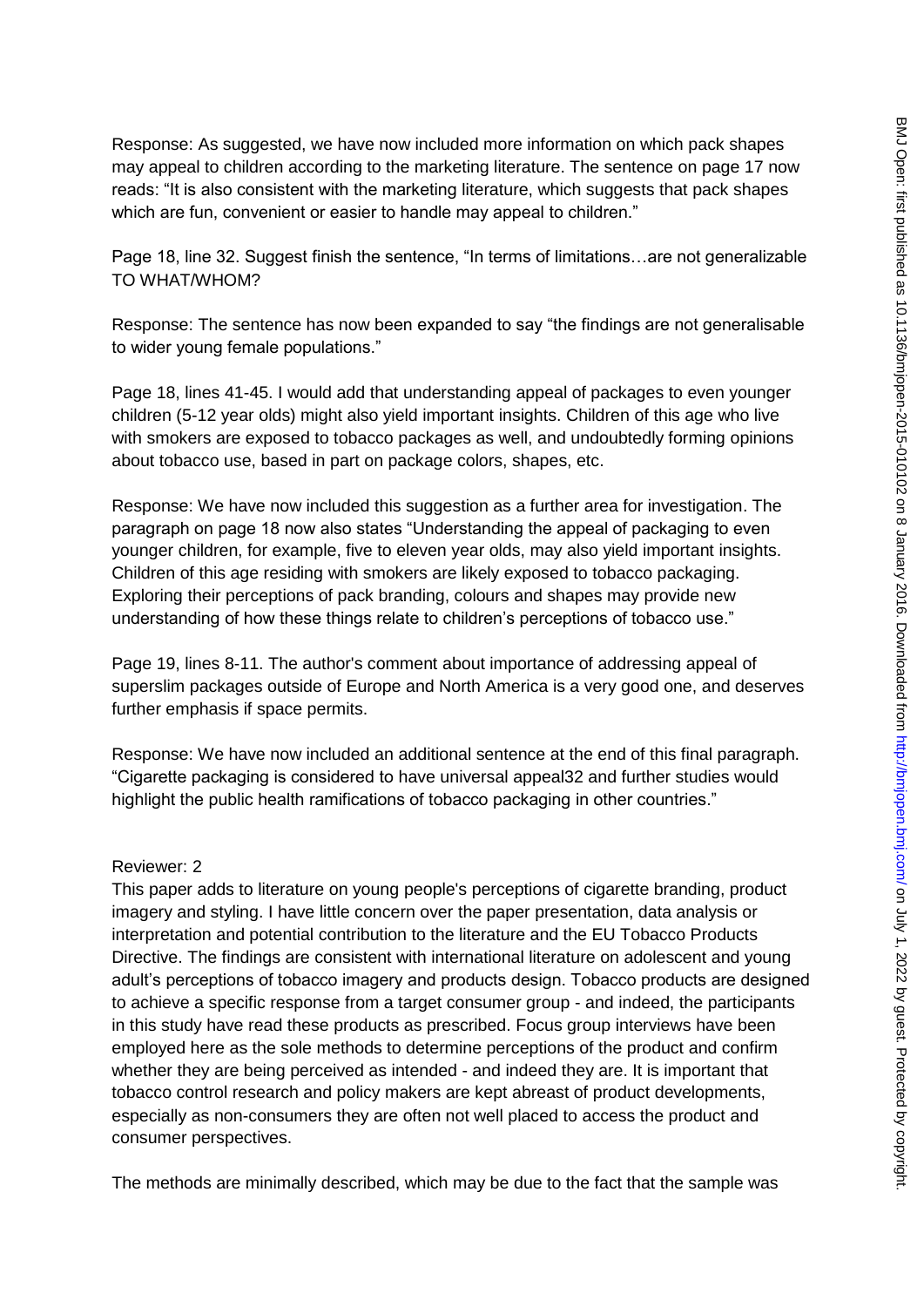recruited by a market research company. It was notable that incentives were offered to participants at the outset - do the authors think that this has influenced the sample that was generated or data collected? A clearer description of what role the market research company and the research contributed to the data collection process would be helpful.

Response: It is usual practice in this type of research to offer incentives as a thank you for taking part. As the sample was designed to capture both ABC1 (more affluent) and C2DE (less affluent) economic groupings it is unlikely in this instance to have influenced the sample. The market research company were not involved in the data collection process. Their involvement was only for participant recruitment. This included all the stages outlined in the paragraph on page 7. We have now made it clearer on pages8 and 9 that the recruiters performed these tasks and that they were only involved in the recruitment stage, while the research team conducted the groups and were responsible for all the data collected.

Page 4, lines 40-42: This statement is not clear. Who else are they appealing to with the fashion statement cigarette?

Response: We have now clarified this statement so it is clear that it is not only existing female smokers that these cigarettes may appeal to, but female non-smokers as well. The sentence now concludes by stating: ".... suggests that it may not only be existing female smokers that these products appeal to, but also non-smokers."

Also, have the authors noted the release of the Dior lipstick called Addict?

Response: Thank you and yes, we are aware of this Dior lipstick. This brand raises important questions about the imagery surrounding cosmetics and the association with addiction. This would be an interesting area of study, however we feel it is beyond the scope this paper to refer to it in the text.

Was this work guided by any theoretical models or frameworks to guide the development of the research question/s or analysis? To what extent were this age group already aware of tobacco industry behaviour, marketing strategies and persuasive communications?

Response: As outlined in the methodology section, thematic analysis underpinned the study. No other theoretical models or frameworks were used. This particular set of focus groups did not explore how aware participants already were of tobacco industry behaviour and its marketing and communication strategies, so we are unable to comment on this in this instance. However, the research team do collect data on this as part of a different study.